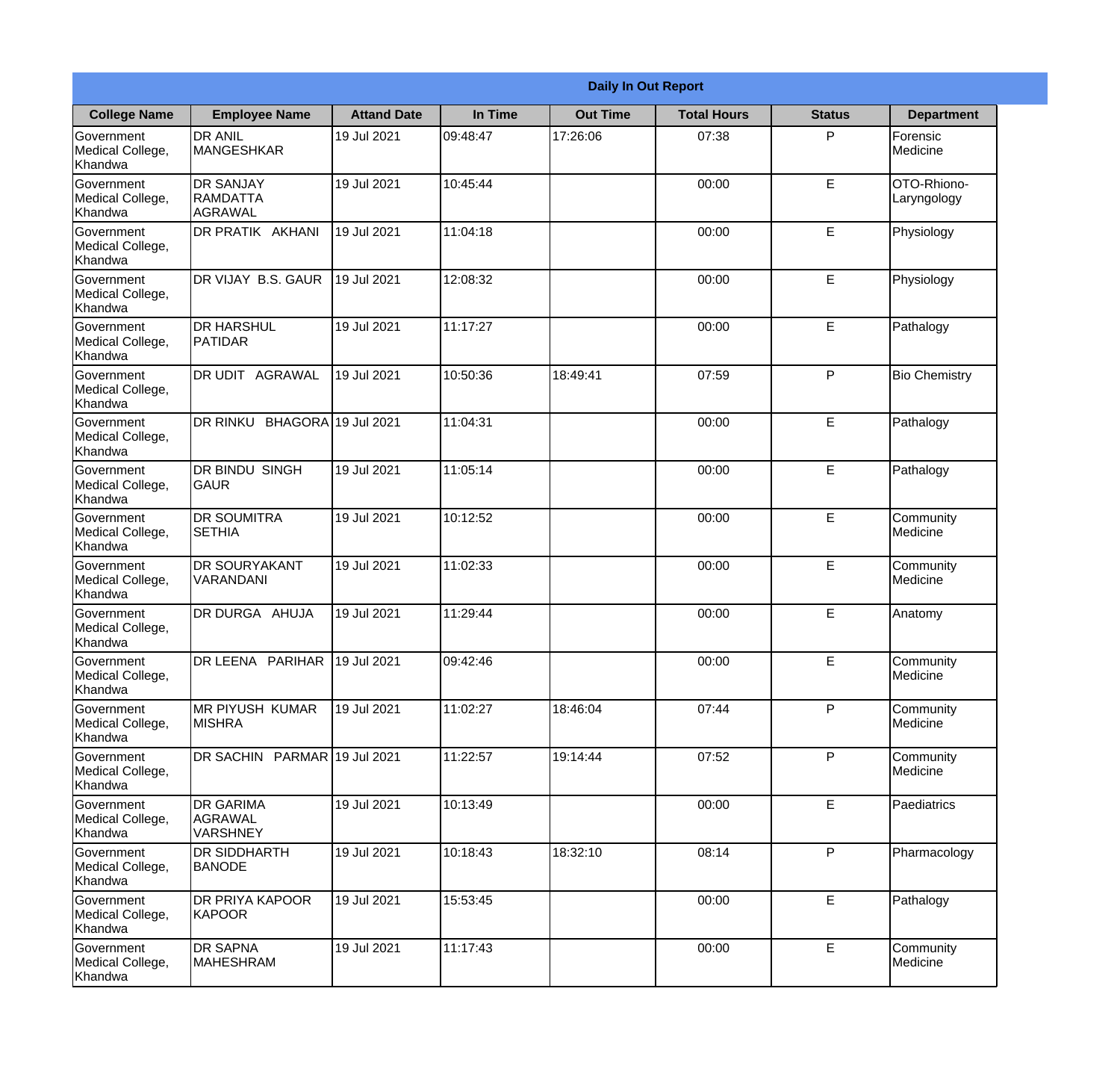| <b>Designation</b>                  | <b>Category</b> |
|-------------------------------------|-----------------|
| Assistant Professor   Para Clinical |                 |
| Professor                           | Clinical        |
| Assistant Professor   Non Clinical  |                 |
| Associate Professor Non Clinical    |                 |
| Assistant Professor   Para Clinical |                 |
| Associate Professor Non Clinical    |                 |
| Assistant Professor   Para Clinical |                 |
| Associate Professor   Para Clinical |                 |
| Assistant Professor   Para Clinical |                 |
| Demonstrator/Tutor   Para Clinical  |                 |
| Demonstrator/Tutor   Non Clinical   |                 |
| Assistant Professor   Para Clinical |                 |
| Statistician                        | Para Clinical   |
| Assistant Professor   Para Clinical |                 |
| Associate Professor Clinical        |                 |
| Associate Professor Para Clinical   |                 |
| Demonstrator/Tutor   Para Clinical  |                 |
| Associate Professor Para Clinical   |                 |

## **Daily In Out Report**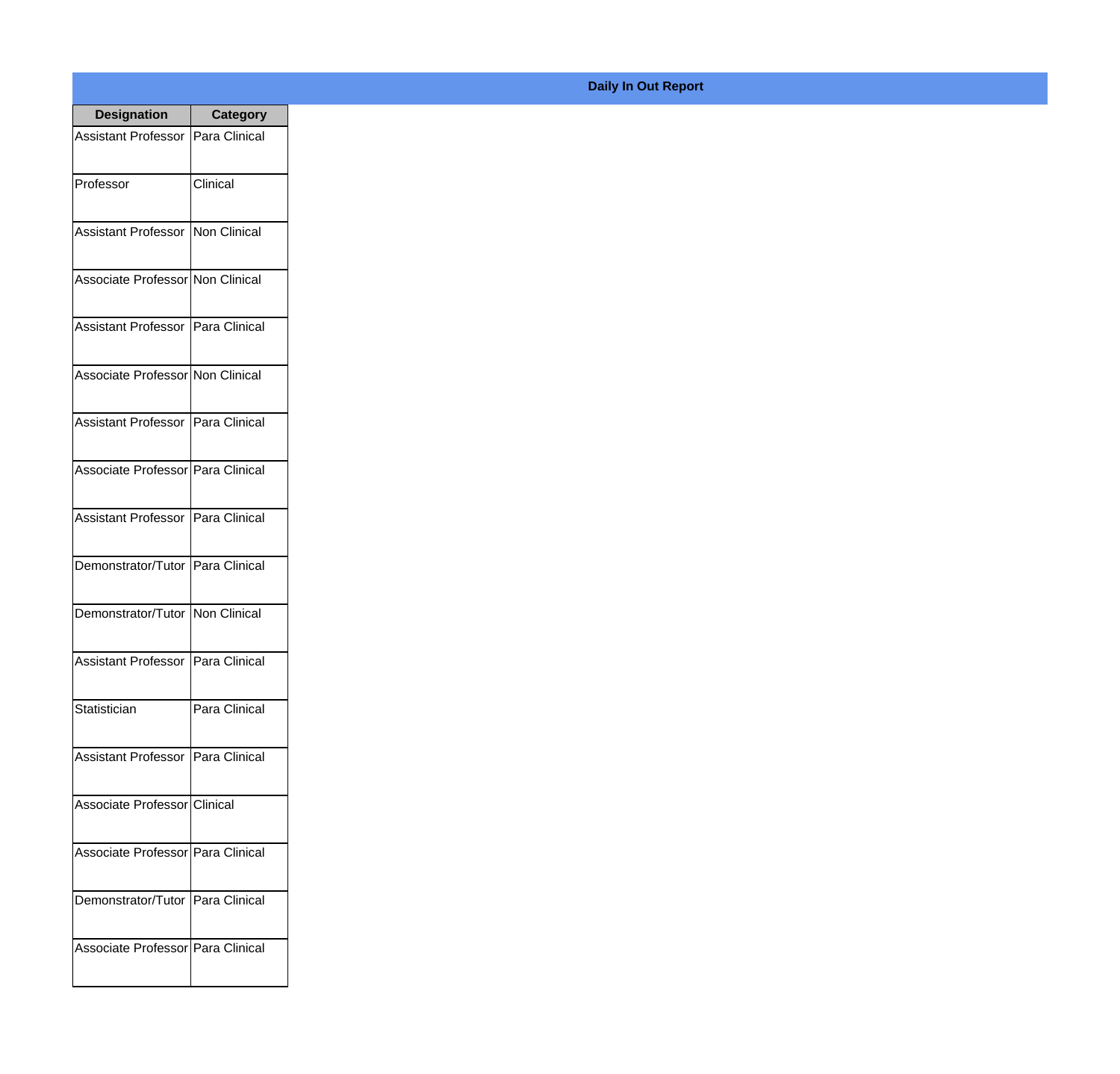|                                                         |                                                       |             |          | <b>Daily In Out Report</b> |       |             |                              |
|---------------------------------------------------------|-------------------------------------------------------|-------------|----------|----------------------------|-------|-------------|------------------------------|
| Government<br>Medical College,<br>Khandwa               | <b>DR RAKESH SINGH</b><br><b>HAZARI</b>               | 19 Jul 2021 | 15:56:29 |                            | 00:00 | E           | Pathalogy                    |
| Government<br>Medical College,<br>Khandwa               | <b>DR NISHA</b><br><b>KAITHWAS</b>                    | 19 Jul 2021 | 10:30:12 | 13:32:52                   | 03:02 | P           | Psychiatry                   |
| Government<br>Medical College,<br>Khandwa               | DR SHAIKH M.KHALIQ 19 Jul 2021                        |             | 11:51:41 |                            | 00:00 | E           | <b>Bio Chemistry</b>         |
| <b>Government</b><br>Medical College,<br><b>Khandwa</b> | <b>DR RANJEET</b><br><b>BADOLE</b>                    | 19 Jul 2021 | 09:53:55 |                            | 00:00 | E           | <b>General Medicine</b>      |
| Government<br>Medical College,<br><b>Khandwa</b>        | <b>DR ASHOK</b><br><b>BHAUSAHEB NAJAN</b>             | 19 Jul 2021 | 11:13:12 |                            | 00:00 | E           | Forensic<br>Medicine         |
| Government<br>Medical College,<br>Khandwa               | <b>DR NITESHKUMAR</b><br><b>KISHORILAL</b><br>RATHORE | 19 Jul 2021 | 10:27:11 |                            | 00:00 | E.          | Pharmacology                 |
| Government<br>Medical College,<br>Khandwa               | <b>DR PRIYESH</b><br><b>MARSKOLE</b>                  | 19 Jul 2021 | 11:23:32 | 18:05:41                   | 06:42 | P           | Community<br><b>Medicine</b> |
| <b>Government</b><br>Medical College,<br>Khandwa        | <b>DR SANGEETA</b><br><b>CHINCHOLE</b>                | 19 Jul 2021 | 11:13:40 |                            | 00:00 | E           | Physiology                   |
| Government<br>Medical College,<br>Khandwa               | DR SUNIL BAJOLIYA                                     | 19 Jul 2021 | 19:14:38 |                            | 00:00 | E.          | OTO-Rhiono-<br>Laryngology   |
| <b>Government</b><br>Medical College,<br>Khandwa        | <b>DR NISHA MANDLOI</b><br>PANWAR                     | 19 Jul 2021 | 09:48:30 |                            | 00:00 | E           | Obstetrics &<br>Gynaecology  |
| Government<br>Medical College,<br>Khandwa               | <b>DR MUKTESHWARI</b><br><b>GUPTA</b>                 | 19 Jul 2021 | 11:46:39 | 19:15:05                   | 07:29 | P           | Pharmacology                 |
| <b>Government</b><br>Medical College,<br>Khandwa        | DR YASHPAL RAY                                        | 19 Jul 2021 | 11:16:50 |                            | 00:00 | $\mathsf E$ | Anatomy                      |